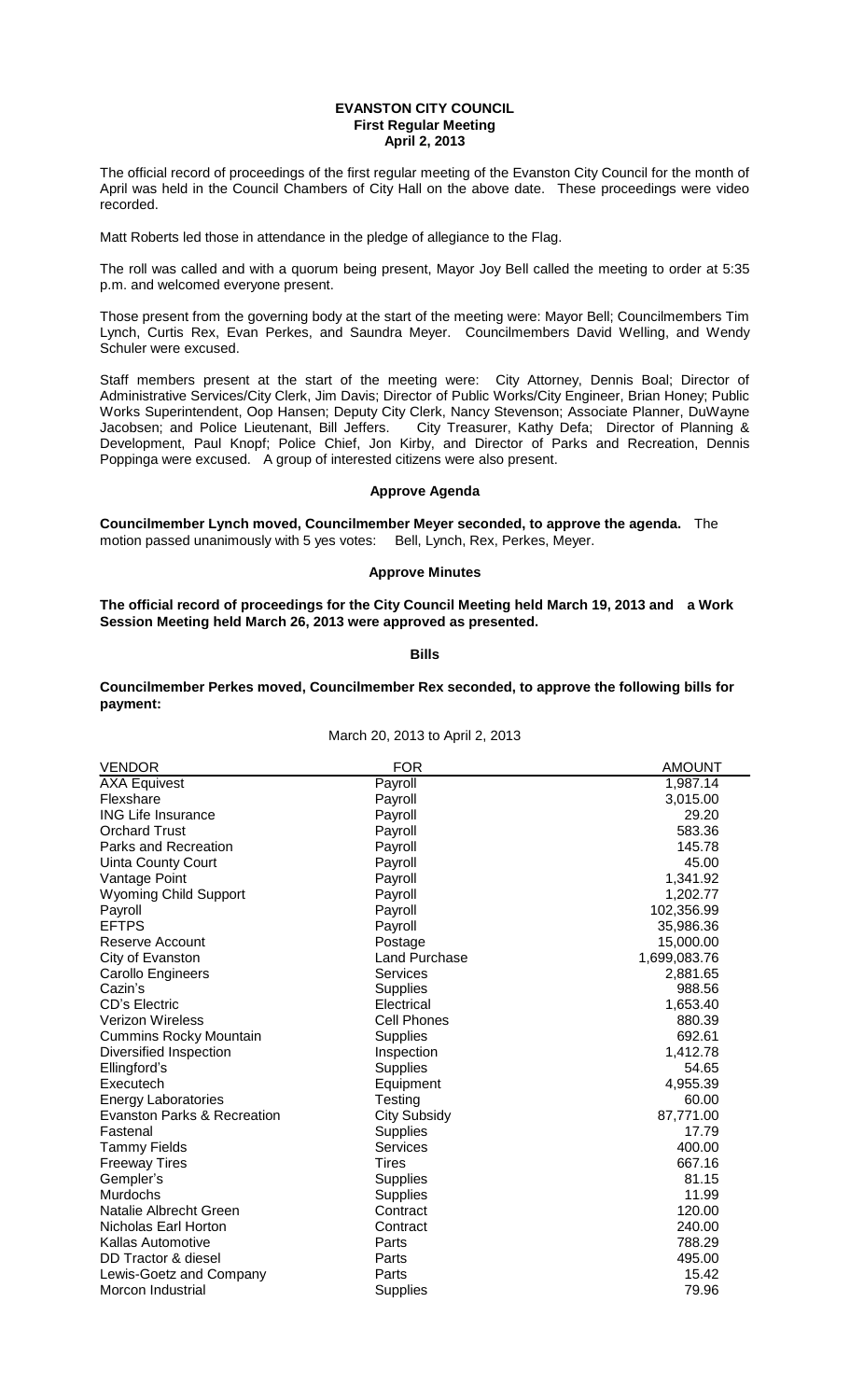| Questar Gas                        | <b>Utilities</b>       | 265.76    |
|------------------------------------|------------------------|-----------|
| <b>Office Products Dealer</b>      | <b>Supplies</b>        | 42.52     |
| <b>Pitney Bowes</b>                | Equipment              | 2,430.06  |
| <b>Real Kleen</b>                  | <b>Supplies</b>        | 973.96    |
| Reaveley Engineers                 | <b>Services</b>        | 4,662.80  |
| <b>Rocket Sanitation</b>           | <b>Services</b>        | 2,140.00  |
| Don Shillcox                       | Reimbursement          | 150.00    |
| Sims Industrial                    | Repairs                | 20,490.26 |
| Skaggs                             | <b>Supplies</b>        | 862.95    |
| <b>Stateline Metals</b>            | <b>Supplies</b>        | 370.00    |
| Local Gov't Liability Pool         | Insurance              | 39,308.00 |
| Sun Fresh Laundry                  | <b>Laundry Service</b> | 606.50    |
| <b>Superior Rental</b>             | Equipment              | 16,029.00 |
| <b>Titleist</b>                    | <b>Supplies</b>        | 7,386.18  |
| <b>Turf Equipment</b>              | Parts                  | 413.28    |
| Uinta County School District #1    | Refund                 | 285.96    |
| <b>Uinta County Solid Waste</b>    | Landfill               | 12,120.30 |
| <b>Union Pacific RR</b>            | Land Lease             | 100.00    |
| <b>InContact</b>                   | <b>Utilities</b>       | 405.03    |
| <b>Rocky Mountain Power</b>        | <b>Utilities</b>       | 7,530.36  |
| WalMart                            | <b>Supplies</b>        | 921.14    |
| <b>Westar Printing</b>             | <b>Supplies</b>        | 25.50     |
| Western Water Works                | <b>Supplies</b>        | 3,732.62  |
| <b>White Mountain Lumber</b>       | <b>Supplies</b>        | 41.76     |
| <b>Wyoming Financial Insurance</b> | <b>Bond</b>            | 50.00     |
| Yamaha Motor Corp                  | Contract               | 3,281.75  |
| RootX                              | <b>Supplies</b>        | 1,318.00  |
| Creative Ink Images                | Promotional            | 490.50    |
| <b>Mity Lite</b>                   | <b>Supplies</b>        | 576.54    |
| <b>Taylor Made</b>                 | <b>Supplies</b>        | 1,233.00  |
| Rowdy Dean                         | Reimbursement          | 150.00    |
| Darrel Layton                      | Services               | 40.00     |
| Golden Rule                        | Embroidery             | 33.50     |
| <b>Utah Section PGA</b>            | Ads                    | 1,600.00  |
| <b>Sweetwater County Sheriff</b>   | Detention              | 2,940.00  |
| <b>Utility Bill Solutions</b>      | <b>Services</b>        | 144.78    |
| Paul Barnell                       | <b>Supplies</b>        | 60.00     |
| Mitchell Lewis & Staver            | <b>Supplies</b>        | 2,131.57  |
| <b>Tori Speiser</b>                | Refund                 | 100.00    |
| <b>Marshall Wissel</b>             | Refund                 | 100.00    |
| Kami Colin                         | Refund                 | 150.00    |
| <b>Kirk Revelli</b>                | Refund                 | 50.00     |
| Elizabeth Pedroza                  | Refund                 | 150.00    |
| <b>Christine Buckway</b>           | Refund                 | 450.00    |
| Gina Sims                          | <b>Services</b>        | 130.00    |
| <b>Shipping Plus</b>               | Shipping               | 49.21     |
| <b>CRMC Injury Prevention</b>      | Tuition                | 85.00     |
|                                    |                        |           |

The motion passed unanimously with 5 yes votes: Bell, Lynch, Rex, Perkes, Meyer.

# **Council Comments**

Councilmember Meyer commented on the economic development article in the news paper and thanked those involved in producing that article.

Mayor Bell stated that she received a thank you note from members of the Celtic Fest and that in the note it stated that this year was the most successful ever. She also thanked all those involved in the Easter Egg Hunt. Mayor Bell also commented that the Police Department is fully staffed for the first time in several years.

## **Appointment/Golf Course Advisory Board**

**Councilmember Meyer moved, Councilmember Lynch seconded, to approve Mayor Bell's appointment of Cole Helm to the Golf Course Advisory Board, to fill the remainder of the term vacated by Dean Wood.** The motion passed unanimously with 4 yes votes: Lynch, Rex, Perkes, Meyer.

### **Consent Agenda**

**Councilmember Rex moved, Councilmember Perkes seconded, to approve a Catering Permit requested by the Yellow Creek Liquor dba: Discount Liquor for the Trouts Unlimited Banquet at the Machine Shop on Saturday, April 20, 2013 from 4:00 p.m. to 11:00 p.m.**; **A Catering Permit requested by the Yellow Creek Liquor dba: Discount Liquor for the 8 Ball Pool League Banquet at the Machine Shop on Wednesday, May 15, 2013 from 5:00 p.m. to 11:00 p.m.; and A Catering Permit requested by the Yellow Creek Liquor dba: Discount Liquor for the Ducks Unlimited**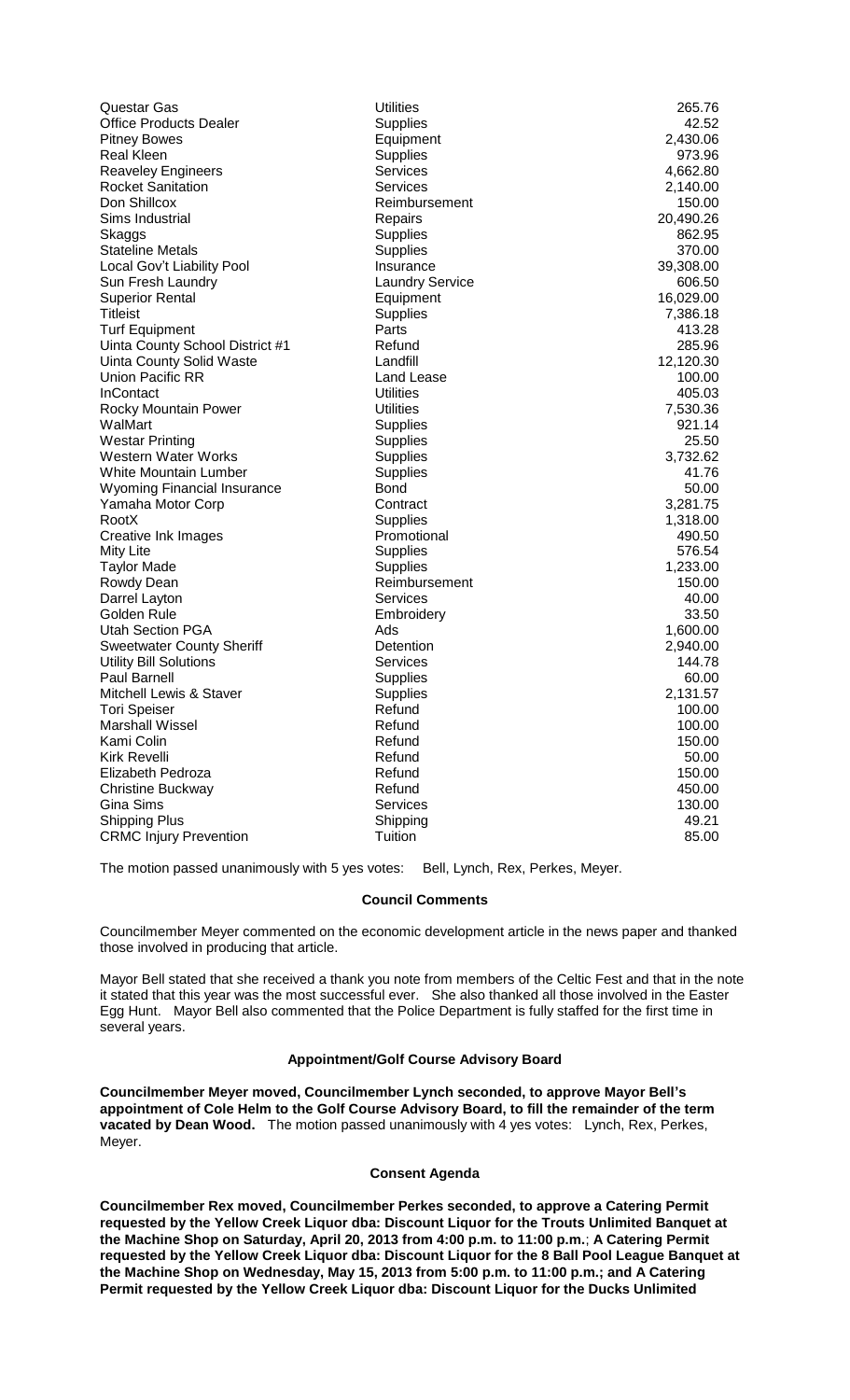**Banquet at the Machine Shop on Saturday, May 18, 2013 from 5:00 p.m. to 11:00 p.m.** The motion passed unanimously with 5 yes votes: Bell, Lynch, Rex, Perkes, Meyer.

# **Ordinance 13-01**

**Councilmember Meyer moved, Councilmember Lynch seconded, to pass Ordinance 13-01 on third and final reading.**

**Councilmember Rex moved, Councilmember Meyer seconded, to amend Ordinance 13-01 as follows: after Section 1, insert "Section 2: This Ordinance shall become effective on July 1, 2013".** The motion passed unanimously with 5 yes votes: Bell, Lynch, Rex, Perkes, Meyer.

Ordinance 13-01: AN ORDINANCE OF THE CITY OF EVANSTON, WYOMING ENACTING SECTION 4-6.1. OF ARTICLE II OF CHAPTER 4, ALCOHOLIC BEVERAGES, OF THE EVANSTON CITY CODE TO REQUIRE LICENSEES TO REQUIRE PERSONS WHO SERVE ALCOHOL HAVE ALCOHOL SERVER TRAINING.

WHEREAS, in 2003 the State of Wyoming enacted legislation which established a state-wide alcohol server training program; and

WHEREAS, the goal of the program is to train liquor retailers, bartenders and servers to enable them to assist in preventing underage drinking, impaired driving and other alcohol related problems; and

WHEREAS, the governing body for the City of Evanston has determined that is in the public's interest to require persons who sell or serve alcohol complete an alcohol server training program to assist in preventing alcohol related problems;

NOW THEREFORE, BE IT ORDAINED BY THE GOVERNING BODY OF THE CITY OF EVANSTON, WYOMING THAT:

Section 1: Section 4-6.1. Alcohol Server Training Required, of Article II, Chapter 4, Alcoholic Beverages, of the Evanston City Code is hereby enacted to provide as follows:

§ 4-6.1. Alcohol Server Training Required.

- A. All licensees shall require that all persons who physically serve or deliver alcoholic or malt beverages in the licenced premises have successfully completed and have a current registration in the Alcohol Server Training Program promulgated by the State of Wyoming, within three months from the date the person begins to provide such services. In addition, the Licencee shall require that all such persons view the alcohol server training material approved by the police department, prior to serving or delivering any alcoholic or malt beverages in the licenced premises.
- B. In the case of a Special Malt Beverage Permit or a Catering Permit, the licensee shall make certain that at least one person present at the event has successfully completed and is currently registered in the Alcohol Server Training Program promulgated by the State of Wyoming and that all other persons, who serve or deliver alcoholic or malt beverages at the event, have viewed the alcohol server training material approved by the police department, prior to the event.

Section 2: This Ordinance shall become effective on July 1, 2013.

PASSED AND APPROVED on First Reading this 5<sup>th</sup> day of March, 2013.

PASSED AND APPROVED on Second Reading this 19<sup>th</sup> day of March 2013.

PASSED AND APPROVED on Third and Final Reading this 2<sup>nd</sup> day of April 2013.

CITY OF EVANSTON

\_\_\_\_\_\_\_\_\_\_\_\_\_\_\_\_\_\_\_\_\_\_\_\_\_\_\_

ATTEST:

Joy Bell, Mayor

\_\_\_\_\_\_\_\_\_\_\_\_\_\_\_\_\_\_\_\_\_\_\_\_\_\_\_ James H. Davis, City Clerk

The motion on the main motion to pass Ordinance 13-01 on third and final reading as amended passed unanimously with 5 yes votes: Bell, Lynch, Rex, Perkes, Meyer.

Councilmember Lynch declared a conflict of interest on the next item of business and left the room.

#### **Award Bid/4 Pickups/Police Department**

**Councilmember moved, Councilmember seconded, to award the bid for four (4) 2013, 4 door, half ton 4x4 pickup trucks to Evanston Motor Company, the apparent low bidder meeting all City specifications, in the amount of \$96,266.00, for the Police Department.** The motion passed